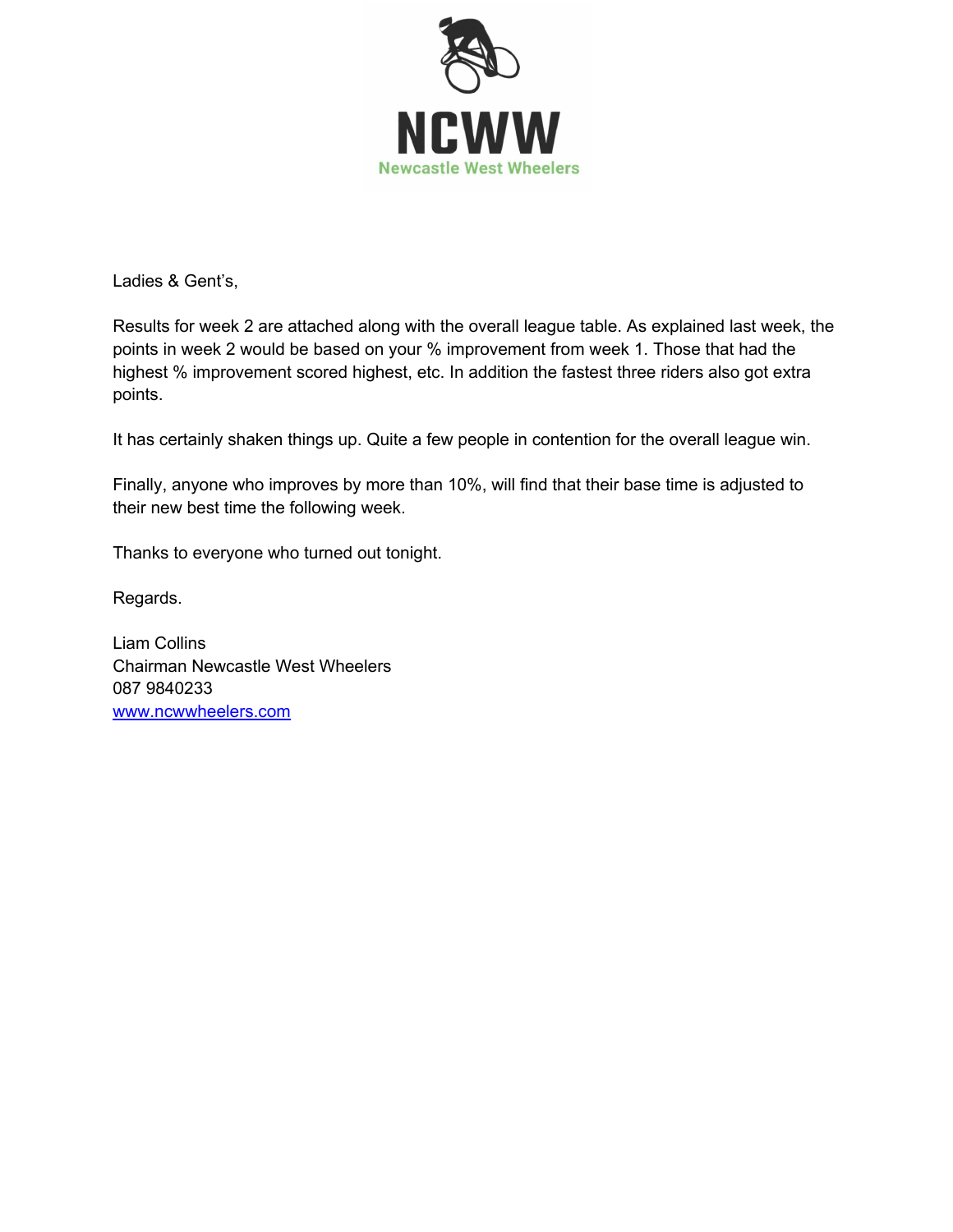

| <b>Week 2 - Times</b> |                                         |                                          |                                           |       |  |  |  |
|-----------------------|-----------------------------------------|------------------------------------------|-------------------------------------------|-------|--|--|--|
| <b>Position</b>       | <b>Name</b><br>$\overline{\phantom{a}}$ | <b>Start</b><br>$\overline{\phantom{a}}$ | <b>Finish</b><br>$\overline{\phantom{a}}$ | Time  |  |  |  |
|                       |                                         |                                          |                                           | ۰Î    |  |  |  |
|                       | John Cahill                             | 7.00                                     | 36.22                                     | 29.22 |  |  |  |
|                       | Stefan Caulfied-Dreier                  | 13.00                                    | 42.42                                     | 29.42 |  |  |  |
|                       | 3 Declan O Carroll                      | 10.00                                    | 42.00                                     | 32.00 |  |  |  |
|                       | 4 Emma Desmond                          | 9.00                                     | 41.04                                     | 32.04 |  |  |  |
|                       | 5 Dan Cahill                            | 12.00                                    | 44.12                                     | 32.12 |  |  |  |
|                       | 6 Kieran McGlynn                        | 15.00                                    | 47.40                                     | 32.40 |  |  |  |
|                       | Vinny O Leary                           | 14.00                                    | 46.57                                     | 32.57 |  |  |  |
|                       | 8 Shane Kelly                           | 8.00                                     | 41.05                                     | 33.05 |  |  |  |
|                       | 9 Gavin O Connor                        | 5.00                                     | 38.08                                     | 33.08 |  |  |  |
|                       | 10 Ciaran Cronin                        | 6.00                                     | 41.46                                     | 35.46 |  |  |  |
|                       | 11 Warren Tierney                       | 4.00                                     | 41.10                                     | 37.10 |  |  |  |
|                       | 12 Autumn Collins                       | 11.00                                    | 48.52                                     | 37.52 |  |  |  |
|                       | 13 Margie O Connor                      | 3.00                                     | 41.23                                     | 38.23 |  |  |  |
|                       | 14 Brian Hennessy                       | 1.00                                     | 50.00                                     | 49.00 |  |  |  |
|                       | 15 Michael Shiels                       | 2.00                                     | 52.37                                     | 50.37 |  |  |  |

| <b>Week 2 - Points</b> |                           |                |                |                  |                                            |                                                 |                                  |  |
|------------------------|---------------------------|----------------|----------------|------------------|--------------------------------------------|-------------------------------------------------|----------------------------------|--|
| Position               | <b>Name</b>               | Week 1<br>Time | Week 2<br>Time | %<br>Improvement | Points -<br><b>Most</b><br><b>Improved</b> | <b>Fastest</b><br><b>Rider</b><br><b>Points</b> | Total<br><b>Points</b><br>Week 2 |  |
|                        | 1 John Cahill             | 30.04          | 29.22          | 2.33%            | 28                                         | 3                                               | 31                               |  |
|                        | 2 Kieran McGlynn          | 37.10          | 32.40          | 12.11%           | 30                                         |                                                 | 30                               |  |
|                        | 3 Brian Hennessy          | 50.22          | 49.00          | 8.75%            | 29                                         |                                                 | 29                               |  |
|                        | 4 Gavin O Connor          | 33.58          | 33.08          | 2.45%            | 27                                         |                                                 | $\overline{27}$                  |  |
|                        | 5 Warren Tierney          | 38.01          | 37.10          | 2.24%            | 26                                         |                                                 | 26                               |  |
|                        | 6 Shane Kelly             | 33.48          | 33.05          | 2.12%            | 25                                         |                                                 | 25                               |  |
|                        | 7 Margie O Connor         | 38.59          | 38.23          | 1.54%            | 24                                         |                                                 | 24                               |  |
|                        | 8 Dan Cahill              | 32.38          | 32.12          | 1.33%            | 23                                         |                                                 | 23                               |  |
|                        | 9 Ciaran Cronin           | 35.59          | 35.46          | 0.60%            | 22                                         |                                                 | 22                               |  |
|                        | 10 Vinny O Leary          | 33.08          | 32.57          | 0.55%            | 21                                         |                                                 | 21                               |  |
|                        | 11 Declan O Carroll       | 32.07          | 32.00          | 0.36%            | 20                                         |                                                 | 21                               |  |
|                        | 12 Stefan Caulfied-Dreier | 29.45          | 29.42          | 2.24%            | 18                                         | 2                                               | 20                               |  |
|                        | 13 Emma Desmond           | 32.08          | 32.04          | 0.21%            | 19                                         |                                                 | 19                               |  |
|                        | 14 Autumn Collins         | 37.00          | 37.52          | $-2.34%$         | 17                                         |                                                 | 17                               |  |
|                        | 15 Michael Shiels         | 48.20          | 50.37          | $-4.72%$         | 16                                         |                                                 | 16                               |  |